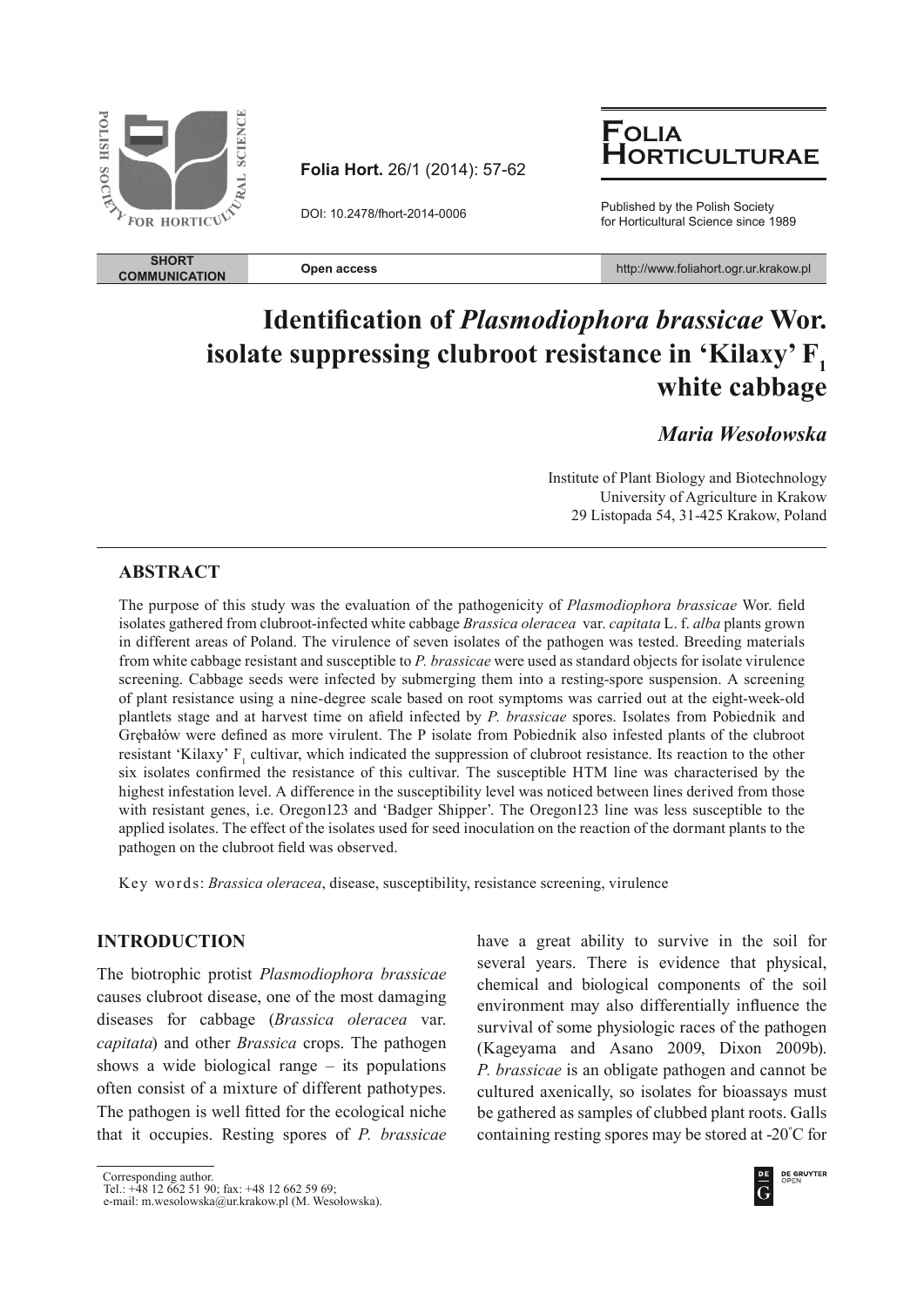several years with minimal loss of viability (Dixon 2009a).

European *P. brassicae* field isolates display great variation and show a tendency to overcome different resistance sources from either *B. rapa* or *B. oleracea*. Plant resistance is still the most powerful tool for combating clubroot disease. Future efforts for breeding *P. brassicae* resistance will focus on durability by broadening the genetic basis of clubroot resistance (CR) by using either natural variation or transgenic strategies (Diederichsen et. al 2009). To increase the durability of CR cultivars, the combination of the different CR genes into a single line will be an indispensable means for breeding cultivars with resistance to a broader spectrum of physiological races. Comparative studies of CR genes or their linked markers should provide new insights into these processes (Piao et al. 2009). The breakdown of resistance in CR cultivars has become a serious problem and the relation between CR cultivars and populations of *P. brassicae* needs further monitoring (Osaki et al. 2008). Further advancement in integrated control will rely on cultivar resistance coupled with molecular and serological methods that measure soil inoculum, and the modification of the soil environment to reduce inoculums of *P. brassicae* or to prevent infection (Donald and Porter 2009).

In Poland, specific observations of the occurrence of the protist were conducted in the 1970s and 80s and showed wide biological differentiation and 10 different pathotypes were determined (Robak 1991). Over the years new pathotypes arise according to their dynamic biological changes. Similar changes could be caused by introducing the CR *Brassica*  cultivars*.* Several-year cultivation of those cultivars could attribute to a selection pressure on the *P. brassicae* population and the occurrence of new pathotypes of this pathogen (Robak et al. 2013). Current research carried out by several research centres are focussed on clubroot disease of oilseed rape (*Brassica napus*) and show a significant increase of clubroot incidence in different regions of Poland. Oilseed rape plants infected with the pathogen are found in different regions, mainly observed in the north and northwestern regions. The research has included scientific topics like the composition of the *P. brassicae* population, a study on the pathogenicity and the pathotype recognition, the quest for sources of genetic resistance and the use of molecular markers (Jędryczka et al. 2012, 2013).

 The aim of this study was the recognition of the pathogenicity level of *P. brassicae* populations in Poland. The especially aggressive isolates of the pathogen were used for screening white cabbage breeding materials in a clubroot resistance project.

#### **MATERIAL AND METHODS**

The assessment of the virulence of seven *Plasmodiophora brassicae* isolates was the subject of the research carried out in 2010 (Tab. 1). Four isolates from Miechów (D), Pobiednik (P), Grębałów (E) and Goźlice (G) obtained in 2009 from a clubroot-infested field of white cabbage *Brassica oleracea* var*. capitata* L. f. *alba* in the southern region of Poland were used. Additionally, three isolates from Szczecin-Dąbie (Sz), Ostromęczyn (Os) and Krojczyn (K) that were recognised as more virulent in previous research conducted in 2008-2009 were added (Wesołowska 2011). The naturally infected plants were collected from large commercial plantations of white cabbage. The samples of clubbed roots were washed in tap water, dried on paper towels and stored frozen at -20°C for future use.

Four standard objects of white cabbage with known reactions to the pathogen were used for the virulence screening of the collected isolates. They consisted of white cabbage inbred lines from cultivars containing CR genes, 'Badger Shipper' and Oregon123, susceptible HTM inbred line from 'Hitoma' F, as a susceptible standard and CR

| Table 1. Origins of Plasmodiophora brassicae isolates |  |
|-------------------------------------------------------|--|
|-------------------------------------------------------|--|

| No.            | Area           | Geographical coordinates | Isolate symbol |
|----------------|----------------|--------------------------|----------------|
| $\overline{1}$ | Grębałów       | 50°05'32"N 20°04'03"E    | E              |
| 2              | Miechów        | 50°21′28″N 20°01′57″E    |                |
| 3              | Pobiednik      | 50°04'16"N 20°12'31"E    |                |
| $\overline{4}$ | Krojczyn       | 52°41'00"N 19°12'00"E    | K              |
| 5              | Szczecin Dąbie | 53°24′04″N 14°40′40″E    | Sz             |
| 6              | Ostromęczyn    | 52°16'11"N 22°50'17"E    | O <sub>S</sub> |
|                | Goźlice        | 50°41'57"N 21°28'27"E    | G              |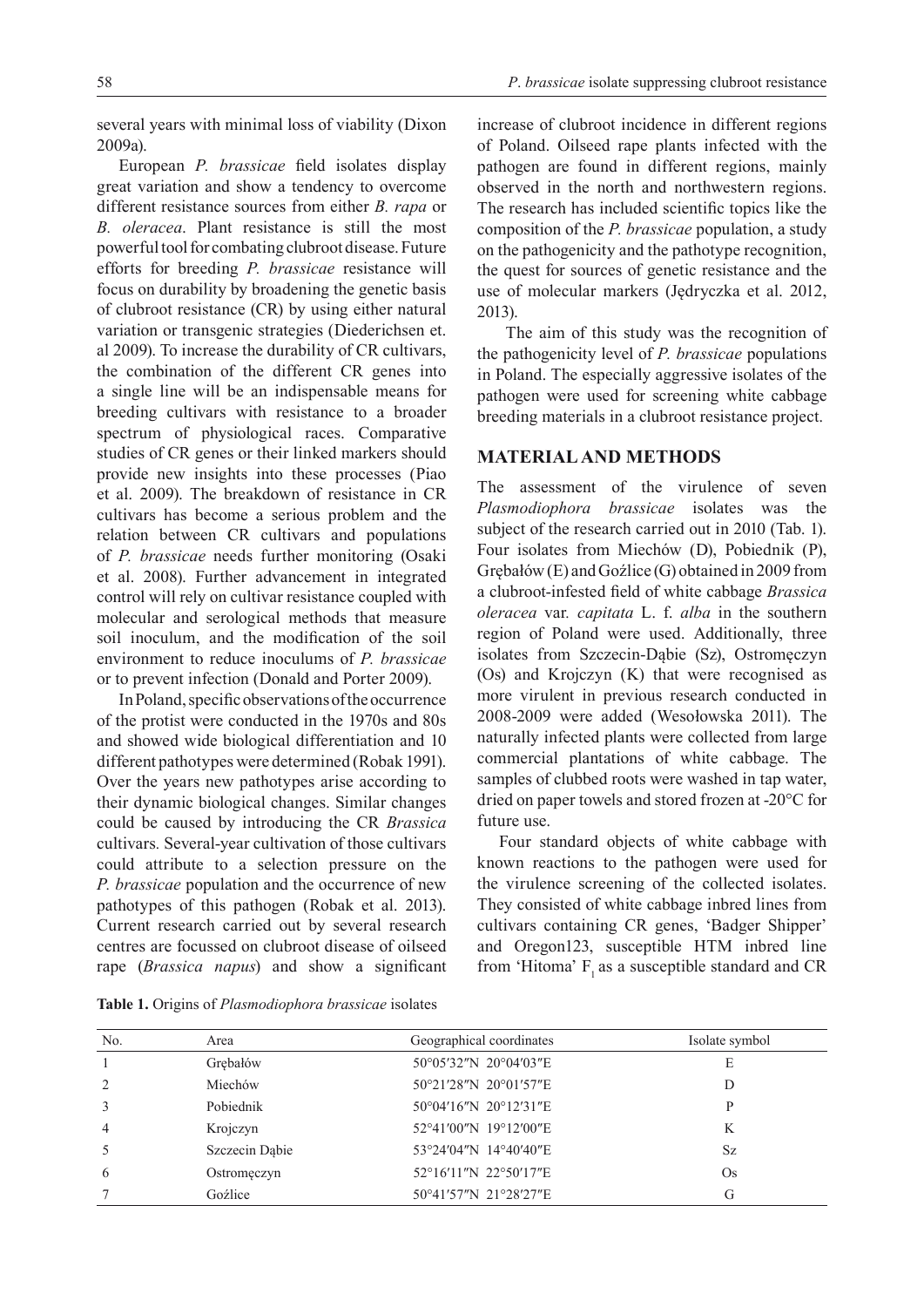

**Figure 1.** Nine-grade scale based on clubroot symptoms (Wesołowska 2011)

'Kilaxy'  $F_1$  from Syngenta Seeds as a resistance standard. The cabbage seeds were inoculated by submerging -them into a pathogen spore suspension. The inoculum was prepared by macerating gall tissue obtained from diseased cabbage roots in a blender with distilled water. Later, the resting spores were separated by filtration through eight layers of cheesecloth and centrifugation. The final spore concentration was adjusted with distilled water to  $10^8$  spore 1 ml<sup>-1</sup>. Thirty seed samples per one object were overflowed with 5 ml inoculum of the pathogen and kept in 19°C temperature. After a 36-hour-long incubation period, seeds were sown individually in multi-pot packs filled with substrate and grown in a phytotron chamber at 20°C under a light-dark cycle of 16:8 hours. The plants were examined for clubroot development for the first time at eight weeks after inoculation and for the second time at harvest time in a field contaminated by *P. brassicae* spores. The nine-grade scale based on root symptoms established by Williams (1985) and modified by Reby and Michalik (2005) (Fig. 1) was used. The extent and severity of the clubroot symptoms were assessed visually according to a nine-grade scale:  $I$  – without visible disease symptoms; III – singular galls on lateral secondary roots; V – larger galls on lateral roots; VII – enlarging gall on the main and lateral roots; IX – large singular gall on root neck without root.

The disease index (DI) was calculated using the nine-grade scale according to the formula:

$$
\mathrm{DI} = \frac{\Sigma(n \times p)}{\Sigma n}
$$

where n is the number of plants in the indicated class,  $p$  - class I – IX.

The disease indexes of the tested objects were calculated according to plant susceptibility at the eight-week seedling stage and evaluated once more during harvest, on the clubroot-infected field. The clubroot field was established eight years ago. Harvest remains and the soil from the field near Krakow where heavily clubbed plants of white cabbage were observed were gathered and scattered on the surface of the area. Next, oilseed rape, which is susceptible to clubroot, was sown and plants of different cabbage cultivars artificially inoculated by *P. brassicae* were cultivated. Each year, clubbed plant roots were mixed with the soil for extra infection with the pathogen in the field, which was carried out after the autumn disease evaluation and harvests of tested plants. As a result of the procedure, the field was contaminated by a mixture of different *P. brassicae* pathotypes.

The procedures concerning the seed inoculation method and screening tests were the same as in the research conducted in 2008-2009 and are described in detail by Wesołowska (2011).

## **RESULTS AND DISCUSSION**

A wide range of different methods of plant clubroot susceptibility screening have been developed. The soil inoculation method and dipping method seem to be the most popular. In such methods plant materials were inoculated either by sowing seeds in an infected substrate or by dipping the roots of approximately 10-day-old seedlings in a resting spore suspension (Robak 1991). In the current investigation, a double-stage evaluation of the clubroot resistance was used. This procedure was established by Reby and Michalik (2005). Firstly, cabbage seed samples were inoculated by submerging them into the water pathogen spore suspension. This method was a modification of the one described by Lewis and Brokenshire (1978). The seed inoculation technique was found to be simple and not time-consuming. Additionally, after the plantlet stage screening, the resistant plants were transplanted into the clubroot-infested field for a second evaluation. This way of testing on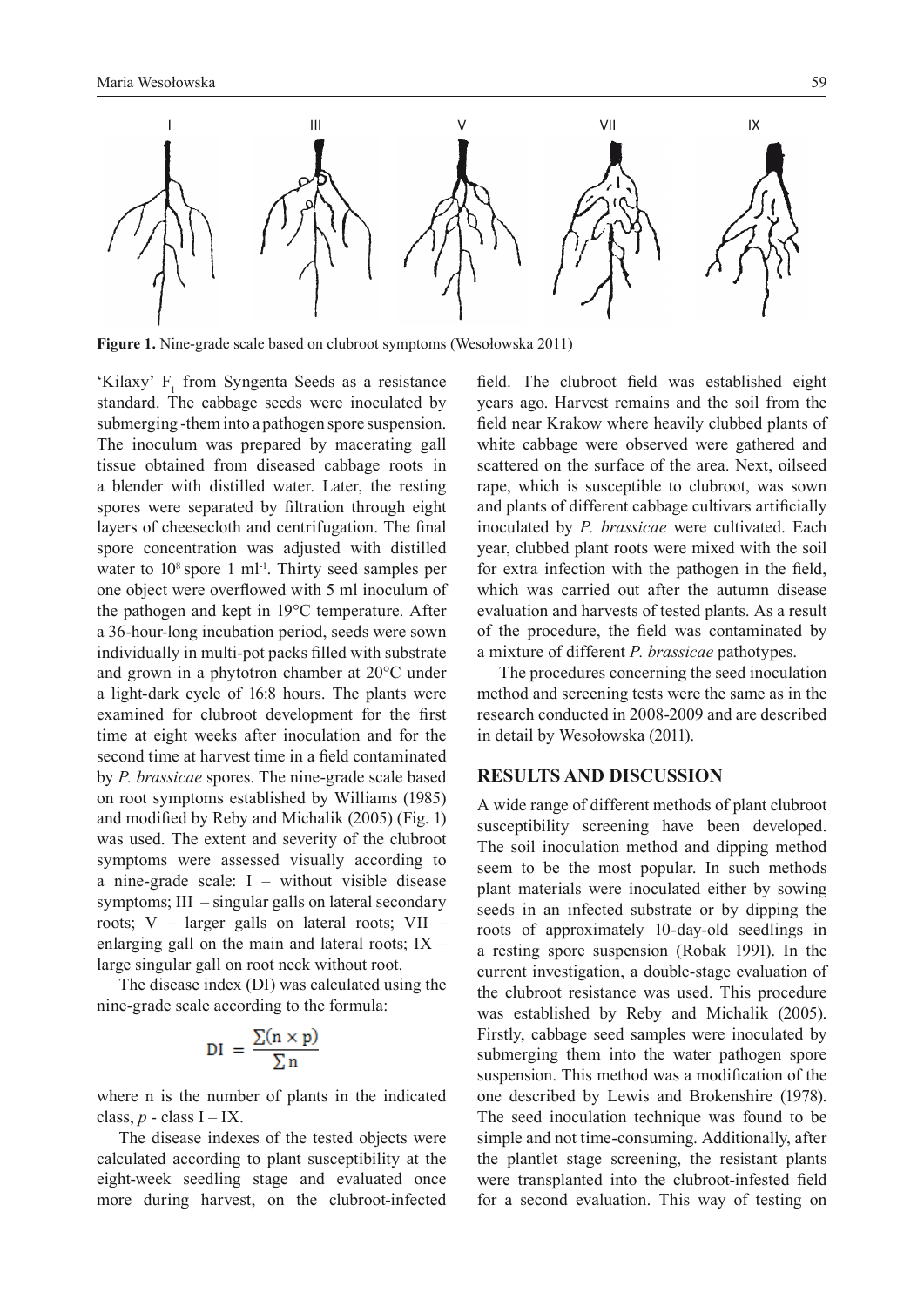| Cultivars             | Percentage of plants without disease symptoms |           |     |    |          |     |      |  | Disease Index |                |     |     |     |     |     |
|-----------------------|-----------------------------------------------|-----------|-----|----|----------|-----|------|--|---------------|----------------|-----|-----|-----|-----|-----|
|                       | $Sz*$                                         | <b>Os</b> | Κ   | D  | P        | E   | G    |  | Sz            | O <sub>S</sub> | K   | D   | P   | Е   | G   |
| Badger Shipper        | 88                                            | 100       | 82  | 68 | $\theta$ | 100 | 19.5 |  | 1.3           | 1.0            | 1.6 | 2.0 | 4.0 | 1.0 | 6.2 |
| Oregon <sub>123</sub> | 100                                           | 100       | 75  | 94 | 65       | 97  | 91   |  | 1.0           | 1.0            | 1.9 | 1.1 | 2.3 | 1.0 | 1.2 |
| <b>HTM</b>            | 13                                            | 48        | 4   | 13 | $\theta$ | 18  |      |  | 6.1           | 3.3            | 8.7 | 7.3 | 8.0 | 5.4 | 5.2 |
| Kilaxy F              | 100                                           | 100       | 100 | 97 | 9        | 100 | 100  |  | 10.           | 1.0            | 1.0 | 1.1 | 6.5 | 1.0 | 1.0 |
| Mean                  | 75                                            | 87        | 65  | 68 | 19       | 79  | 54   |  | 23            | 1.6            | 3.3 | 29  | 5.2 | 2.1 | 3.4 |

**Table 2.** Percentage of plants without disease symptoms and disease index (DI) of standard objects evaluated in the seedling test

\*Abbreviations *P. brassicae* isolates: see Table 1

adult plants in field conditions was described by Manzanares-Dauleux et al. (2000).

An evaluation of clubroot development in eightweek-old cabbage plants from the standard objects showed an influence of the pathogenicity level of the *P. brassicae* isolates used for seed inoculation on plant reaction. All of them were virulent against the susceptible HTM line plants. Heavily infested root systems were observed in plants from seeds inoculated by the K isolate from Krojczyn (DI - 8.7) and the P isolate from Pobiednik (DI - 8.0) (Tab. 2). All of the plants from the HTM line and 'Badger Shipper' derived from the P isolate combinations were completely infested. The isolate from Pobiednik was found to be particularly aggressive not only to the susceptible HTM and 'Badger Shipper' but also to the clubroot resistant 'Kilaxy'  $F_1$ . The cultivar disease index calculated for that was 6.5 and only 9% of the plants were classified as healthy. Plants derived from Oregon123 were less susceptible to the P isolate (DI - 2.3) and characterised by 65% of the plants without clubroot galls.

The unique susceptibility reaction of 'Kilaxy'  $F_1$  to the P isolate contrary to its resistance to the other six isolates was not noticed in tests carried out in 2008-2009, when the CR cultivar confirmed its resistance reaction to all eight isolates used for seed inoculation (Wesołowska 2011). The reaction of 'Kilaxy'  $F_1$  to the P isolate from Pobiednik was an example of the resistance decline of a CR cultivar. The 'Kilaxy'  $F_1$ , as one of CR cultivars form Syngenta Seeds B.V., appeared on the market in 2005. The breeders decided to use the *B. rapa* CR genes from European fodder turnip and introduced it into *B. oleracea* varieties. In turnip, CR has been found to be controlled by three independent dominant genes, each conferring resistance to different *P. brassicae* pathotypes. The resistance will not work against all pathotypes and a small number of isolate infections was observed (Diederichsen et al. 2009, Piao et al. 2009).

Dixon (2012) mentioned that CR cultivars available from several seed houses strengthen clubroot control. But it is essential that resistant cultivars be used together with other controls, as they are not an answer in themselves. Hirai (2006) noticed that field populations of the pathogen have a wide variation of virulence, which causes the infection of CR cabbage cultivars.

A difference in the reaction to the isolate from Goźlice and from Pobiednik between lines derived from 'Badger Shipper' and Oregon123 with CR genes was observed. That dependence was observed in 2008-2009, but it referred to isolates from Szczecin-Dąbie, Krojczyn and Ostromęczyn. In both series of research the reactions of 'Badger Shipper' and Oregon123 to the pathogen were different, especially when more virulent isolates were used for seed inoculation. The other reaction in relation to some isolates observed between 'Badger Shipper' and Oregon123 might be caused by the interaction of CR genes and these isolates probably coming from distinct populations of the pathogen. Such an influence of the isolates used on 'Badger Shipper' and Oregon123 plant reactions was reported by Reby and Michalik (2005), Laszczak et. al. (2006) and Wesołowska (2011).

Eight-week-old plants of standard objects without visible disease symptoms were planted on the clubroot-infested field. This area was characterised by a high level of *P. brassicae* resting spore contamination, which featured a mixture of many populations or pathotypes. The gradual death of clubroot susceptible plants was observed during the growing period on the area. By autumn all plants from the P isolate combination shad died due to clubroot development. In that group plants not only from the susceptible HTM line but also from 'Badger Shipper' and even CR 'Kilaxy' F were found. The isolate from Pobiednik was noted as being particularly aggressive to these plants according to the seedling test results. The high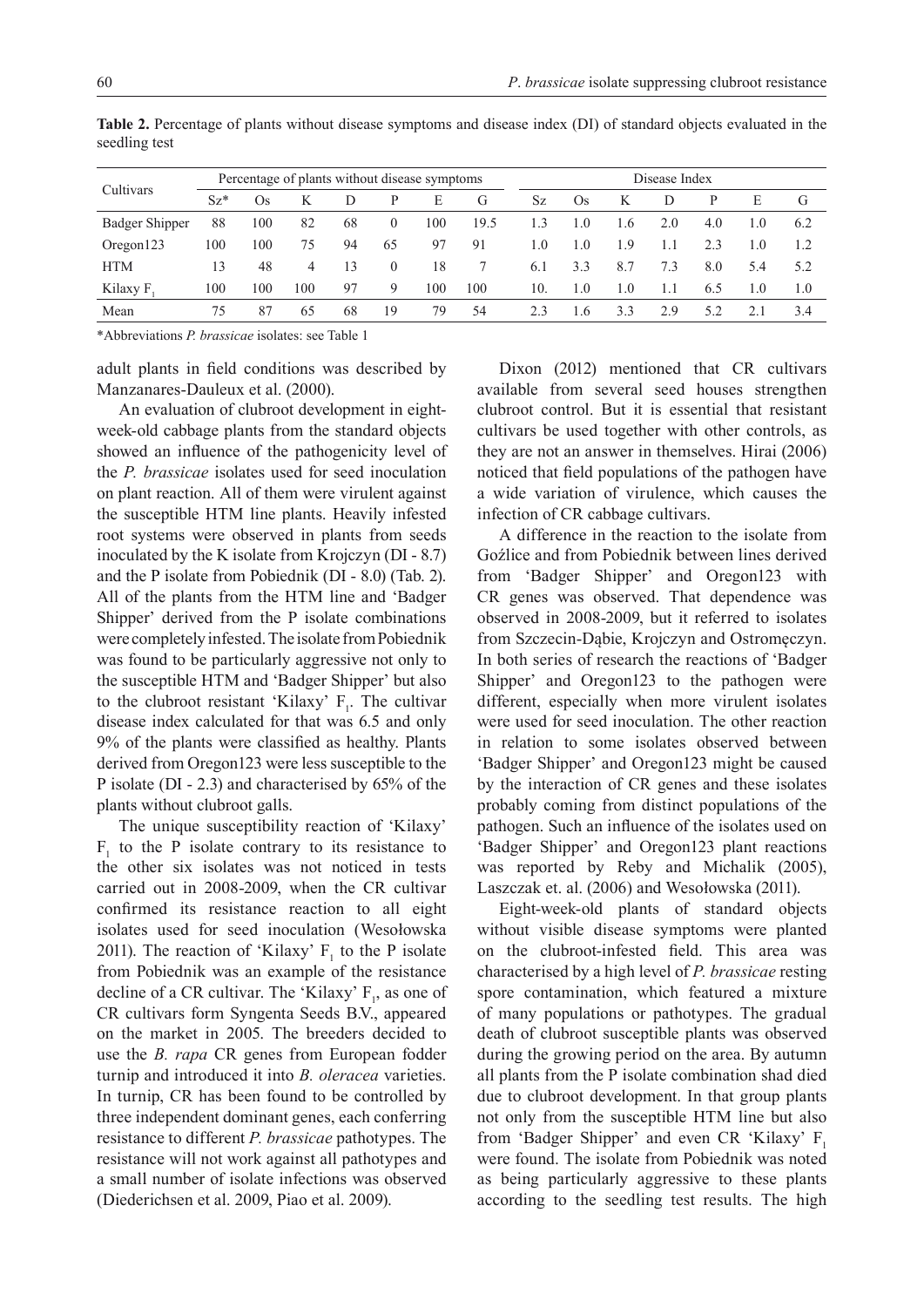| Cultivars             | Percentage of plants without disease symptoms |          |          |          |          |          |          |     | Disease Index  |     |             |     |     |     |  |
|-----------------------|-----------------------------------------------|----------|----------|----------|----------|----------|----------|-----|----------------|-----|-------------|-----|-----|-----|--|
|                       | $Sz*$                                         | Os       | K        | I)       | P        | E        | G        | Sz  | O <sub>S</sub> | Κ   |             | p   | E   | G   |  |
| Badger Shipper        | 67                                            | 65       | 24       | 21       | $\theta$ | 33       | $\theta$ | 3.2 | 2.9            | 5.6 | 6.0         | 9.0 | 5.5 | 9.0 |  |
| Oregon <sub>123</sub> | 90                                            | 35       | 35       | 51       | 4        | 50       | 74       | 1.8 | 4.2            | 2.3 | 2.9         | 5.0 | 2.5 | 1.5 |  |
| <b>HTM</b>            | $\theta$                                      | $\theta$ | $\left($ | $\theta$ | $\theta$ | $\theta$ | $\theta$ | 9.0 | 9.0            | 9.0 | 9.0         | 9.0 | 9.0 | 9.0 |  |
| Kilaxy F1             | 78                                            | 90       | 57       | 81       | $\theta$ | 93       | 91       |     | 1.8            | 2.4 | $6^{\circ}$ | 9.0 |     | 1.3 |  |
| Mean                  | 59                                            | 48       | 29       | 38       | 2        | 44       | 41       | 3.9 | 4.5            | 4.8 | 4.9         | 8.0 | 4.5 | 5.2 |  |

**Table 3.** Percentage of plants without disease symptoms and disease index (DI) of standard objects evaluated in the field test

\*Abbreviations *P. brassicae* isolates: see Table 1

susceptibility of the HTM line was confirmed. All of the combinations of that line were characterised by a DI- 9.0, which means a complete lack of plants with healthy roots (Tab. 3). In the field, the CR 'Kilaxy' F<sub>, plants</sub> were the least invaded of all objects apart from plants of the P isolate combination, in that the entire population of plants died because of the very high clubroot infestation. Plants from cultivars from seeds inoculated by all of the other isolates had from 57 to 93 percent of plants without disease symptoms. The dormant plants of 'Badger Shipper' showed a wide range of DI from 2.9 to 9.0 (Tab. 3). Plant roots from the G and the P isolate combinations were heavily clubroot infested with a DI of 9.0. Both of the isolates are known for being more virulent according to the seedling test. These studies concluded that the isolates used for seed inoculation influenced the dormant plants' reaction to the pathogen. Plants from the Oregon123 line were also less susceptible to the pathogens in the field. The disease indexes calculated for those sublines were from 1.5 to 5.0 and the most infested plants were observed in the P isolate combination. The varying reactions of the pathogen for 'Badger Shipper' and Oregon123 were more visible in the autumn in the field.

## **CONCLUSION**

- 1. The *P. brassicae* isolate from Pobiednik caused the breakdown of 'Kilaxy'  $F_1$  clubroot resistance.
- 2. There was an observed effect of *P. brassicae* isolates used for seed inoculation on the reaction of dormant plants to the pathogen on the clubroot field.

#### **ACKNOWLEDGEMENTS**

This study was supported by the Polish Ministry of Agriculture and Rural Development (project number: HOR hn-4040-dec. 1/08).

#### **REFERENCES**

- Diederichsen E., Frauen M., Linders E., Hatakeyama K., Hirai M., 2009. Status and perspectives of clubroot resistance breeding in crucifer crops. J. Plant Growth Regul. 28: 265-281.
- Dixon G.R., 2009a. The occurrence and economic impact of *Plasmodiophora brassicae* and clubroot diesase. J. Plant Growth Regul. 28: 194-202.
- Dixon G.R., 2009b. *Plasmodiophora brassicae* in its environment. J. Plant Growth Regul. 28: 212-228.
- Dixon G.R. 2012. Clubroot control needs knowledge. The Vegetable Farmer T/A Greegene International 01/2012: 1-4.
- Hirai M., 2006. Genetic analysis of clubroot resistance in *Brassica* crops. Breeding Sci. 56: 223-229.
- DONALD C., PORTER I., 2009. Integrated control of clubroot. J. Plant Growth Regul. 28: 289-303.
- Jędryczka M., Korbas M., Jajor E., Danielewicz J., Kaczmarek J., 2013. The occurrence of *Plasmodiophora brassicae* in agricultural soils in the Wielkopolska region, in 2011-2012. Prog. Plant Prot. 53(4): 774-778.
- Jędryczka M., Wojciechowski A., Korbas M., Olejniczak J., Niemann J., Jajor E., Brachaczek A., Kaczmarek J., Książczyk T., 2012. The incidence of clubroot on winter oilseed rape in Poland and the search for sources of genetic resistance in interspecific hybrids and mutants within the genus *Brassica*. Abstracs 31<sup>th</sup> Scientific Conference Oilseed Crops, Poznań, 49-51.
- Kageyama K., Asano T., 2009. Life cycle of *Plasmodiophora brassicae.* J. Plant Growth Regul. 28: 203-211.
- Laszczak P., Szczeponek A., Wesołowska M., Michalik B., 2006. Comparison of virulence of Polish *Plasmodiophora brassicae* pathotypes. Proc. I (IX) Conference of Young Botanists in Saint-Petersburg, May 21-26: 305.
- Lewis S.J., Brokenshire T., 1978. A comparison of plant inoculation techniques for the determination of *Plasmodiophora brassicae* populations. Proc. Woronin +100 Conference, Madison: 54-67.
- Manzanares-Dauleux M.J., Divaret I., Baron F., Thomas G., 2000. Evaluation of French *Brassica oleracea* landraces for resistance to *Plasmodiophora brassicae.* Euphytica 113: 211-218.